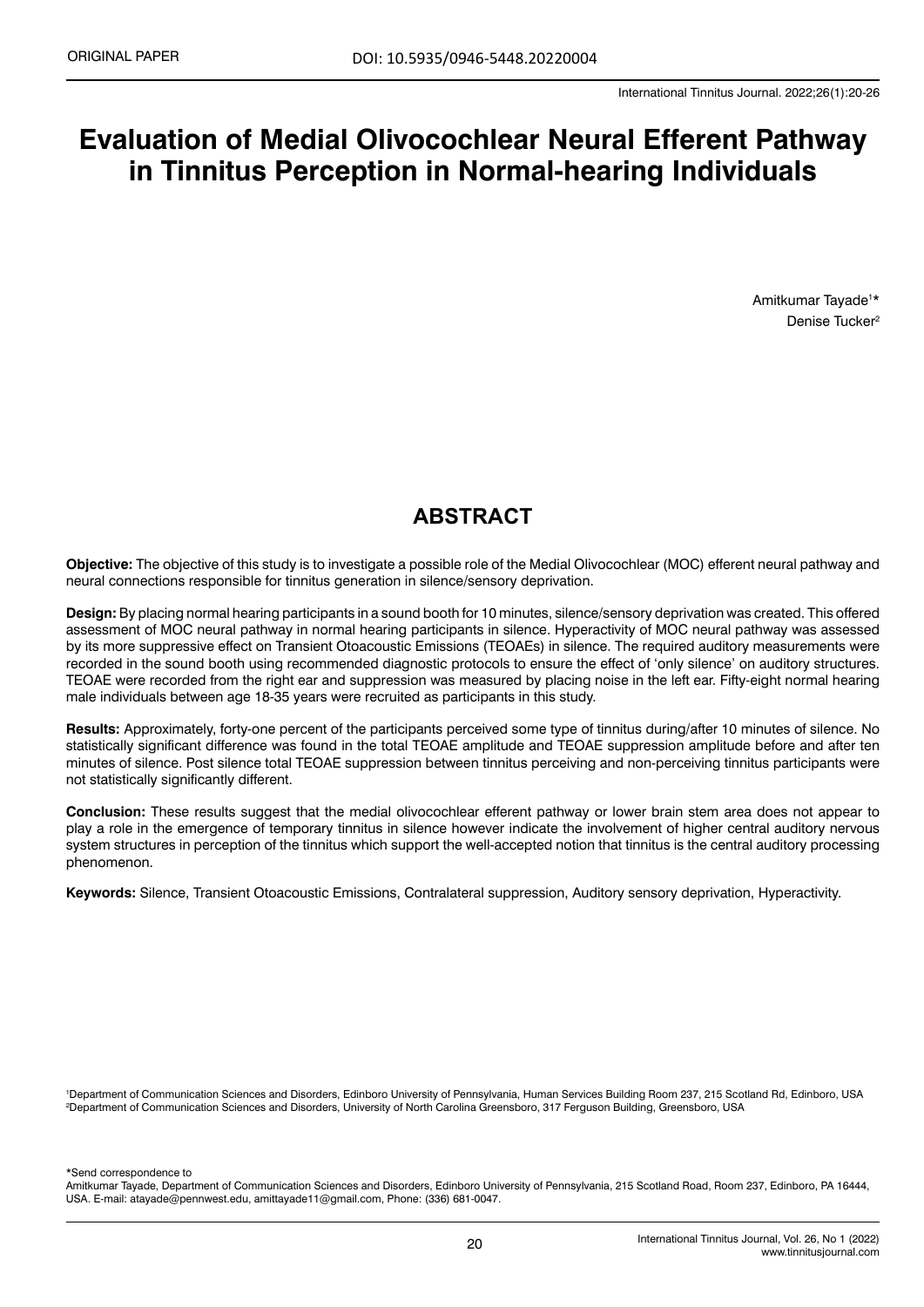#### **INTRODUCTION**

Tinnitus is the sound perception in the absence of an external auditory stimulus<sup>1</sup>. According to American Tinnitus Association, Approximately, 50 million people in the United States experience tinnitus, 20 million struggles with chronic tinnitus, and two million are completely disabled from it<sup>2</sup>. Currently, there is no medical cure for tinnitus. Animal studies examined the pathophysiology of the auditory system such as increased spontaneous firing rate (hyperactivity) in the auditory nerve fibers<sup>3</sup> and dorsal cochlear nucleus<sup>4</sup> because of cochlear damage. Lack of sensory input due to cochlear damage alters the neural physiology in the auditory pathway and results in rapid seemingly irreversible changes in the auditory system<sup>5-8</sup>. Therefore, tinnitus seems to be associated with greater neural activity in the central auditory structures due to less neural excitation in the periphery of the ascending auditory pathway<sup>9</sup>.

The efferent auditory pathway is the part of descending central auditory pathway, starts in the auditory cortex and terminates in the cochlea<sup>10</sup>. The Olivocochlear bundle (OCB), a part of efferent auditory pathway, is located within the brainstem and terminates inside the cochlea<sup>10</sup>. One part of the OCB, the medial olivocochlear (MOC) fibers, is the thick and myelinated project predominantly to the contralateral cochlea and terminate at the base of the outer hair cells<sup>10</sup>. The MOC neural efferent pathway has been studied the most because of the ease with which it can be stimulated electrically and acoustically<sup>11</sup>. Upon activation, MOC fibers inhibit the outer hair cell activity resulting in the decreased (suppressed) otoacoustic emission levels. Considering the neural connections between outer hair cells (OHCs), auditory nerve fibers, cochlear nucleus, MOC (Ipsilateral and contralateral), and MOC fibers back to OHCs, the MOC efferent pathway might contribute to the perception of tinnitus.

The theoretical model for this study is seen in the Figure 1. Brief duration of silence creates the lack of auditory input. This lack of auditory input/brief duration of sensory deprivation crates the hyperactivity in the cochlear nucleus. Such hyperactivity overexcites ipsilateral and contralateral (shown in red and orange lines) MOC efferent pathway. The overexcitation of MOC creates more suppressive effect on the OHCs activity that in turn should create more auditory input deprivation. This negative feedback loop in turn should create more hyperactivity in the brainstem structures. Figure 1 shows the theoretical model of such negative feedback loop for ipsilateral ear. Identical phenomenon and pathways are hypothesized for the contralateral ear.

The suppression of otoacoustic emissions (OAEs) assesses the MOC fibers function. The white noise is presented to the opposite ear (contralateral, non-test ear) and the variation in the OAEs levels is observed in the ipsilateral (test) ear. Suppression of OAEs indicates the inhibitory influence of MOC fibers on cochlear amplification, which in turn reduces the auditory input to the ascending auditory pathway.

Studies in normal hearing individual with tinnitus have reported no suppression effect on Transient Otoacoustic Emissions (TEOAEs) in the tinnitus frequency region, suggestion a MOC fibers dysfunction<sup>12</sup>. This finding is also confirmed by later studies<sup>13,14</sup>. In Tinnitus retraining Therapy (TRT) is an effective tinnitus management program15 in which patient with tinnitus often asked to avoid silence. Many normal hearing individuals without tinnitus perceive some form of tinnitus after exposure to brief duration of silence in the sound booth $16,17$ .



**Figure 1:** Shows the theoretical model of such negative feedback loop for ipsilateral ear. Identical phenomenon and pathways are hypothesized for the contralateral ear.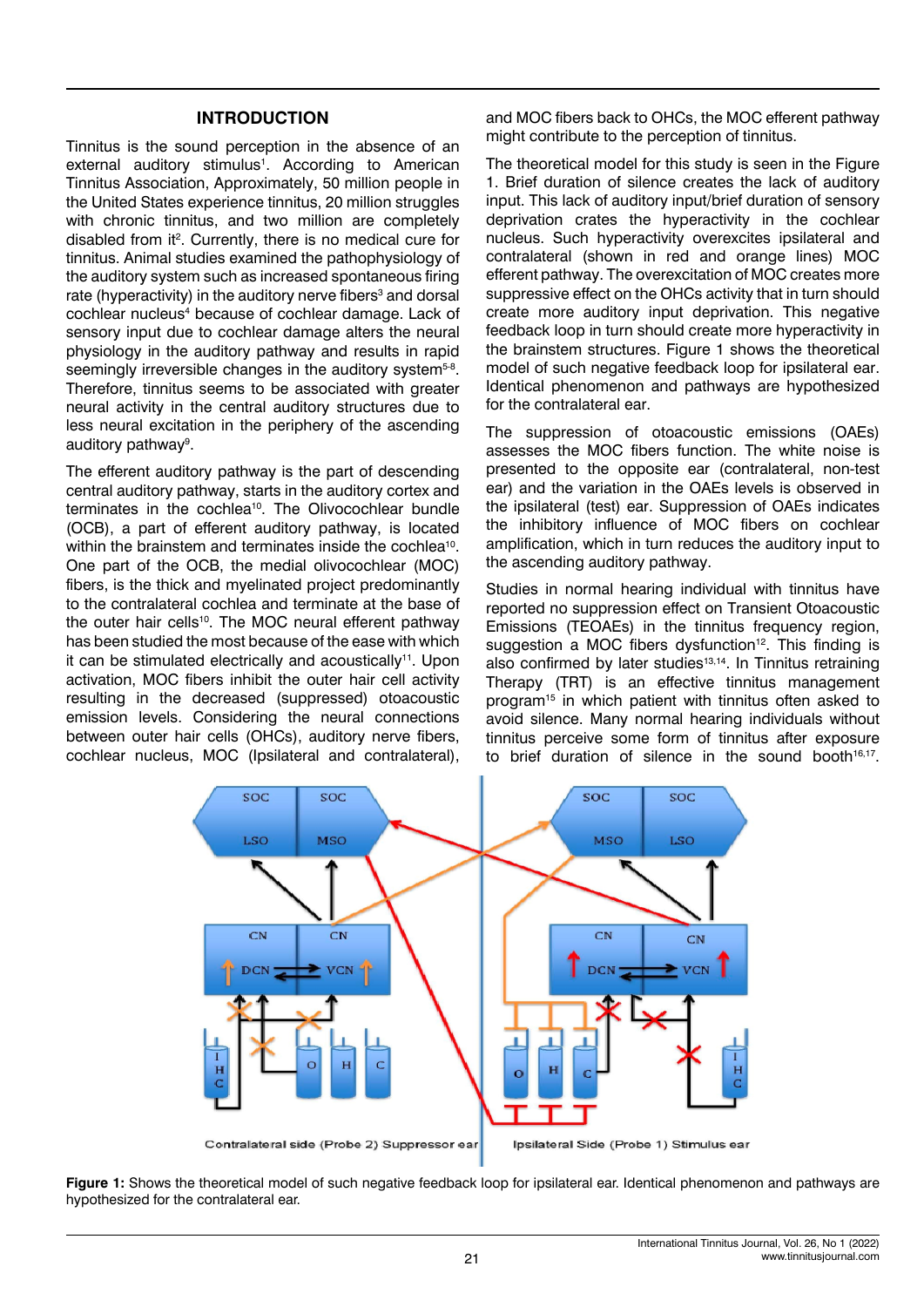Thus, tinnitus has been linked to both silence and MOC dysfunction. The lack of auditory input can trigger or aggravate the perception of tinnitus perhaps via alteration in the function of central auditory neural pathway in which MOC pathway might play a role.

Based on the author's proposed theoretical model (Figure 1), the purpose of the study is to investigate possible role of the MOC efferent neural pathway and neural connections responsible for tinnitus generation in silence/sensory deprivation. It was hypothesized that:

The total TEOAE amplitude value will be statistically significantly decreased after a period of ten minutes of silence in the test ear (right ear). Rationale: Silence duration would cause the hyperactivity in the cochlear nucleus and would then hyperactivate MOC fibers. Such excess MOC fiber activity would then result in more suppressive effect on the OHCs consequently reducing the total TEOAE amplitude compared to TEOAE amplitude before the silence duration.

The total TEOAE suppression amplitude will be significantly increased after ten minutes of silence in the test ear (right ear). Rationale: Hyperactive MOC fibers would produce more TEOAE suppression and consequently more TEOAE suppression amplitude.

Participants perceiving tinnitus after ten minutes of silence will have greater amount of TEOAE suppression in post-silent measurement than the participants without the perception of tinnitus. Rationale: Since tinnitus has been linked to silence/lack of peripheral auditory input, the participant perceiving tinnitus would have aggressive changes in the brainstem and higher auditory centers than the participants not perceiving tinnitus after the ten minutes of silence. Thus, the greater amount of TEOAE suppression was expected in the tinnitus perceiving participants.

Insert Figure 1 (Color should be used for this figure in print)

Figure 1. Theoretical Model. The cross marks (Red and Orange) show lack of auditory input due to silence in a sound booth. The upward arrows (Red and Orange) in the Cochlear Nucleus (CN) shows hyperactivity due to lack of inhibitory input from the periphery. The Red and Orange pathways shows the inhibitory input to the Outer Hair Cells (OHC) due to hyperactivity in the Cochlear Nucleus (CN). Identical phenomenon and pathways are hypothesized for the contralateral ear.

# **MATERIALS AND METHODS**

**Subjects:** Fifty-eight male participants between the age ranges 18-35 years were included in the study. All participants had normal hearing thresholds (< or equal to 25 dB HL in the octave frequencies from 250 Hz to 8000 Hz and at 3000 Hz & 6000 Hz). Each participant had normal middle ear function as evidenced by normal otoscopic examination (No abnormalities or pathologies of the ear canal, including wax) and tympanometry (static compliance between +100 daPa and -100 daPa, 0.33cc middle ear compliance <1.75cc). A case history questionnaire was administered on each participant to collect information on medical history (Appendix A). All participants did not have any history of hearing loss, head trauma, ear surgery, and chronic tinnitus middle ear pathology, prolonged history of noise exposure or trauma, and neurological disease.

# **DATA COLLECTION**

This study was approved by the Institutional Review Board (IRB) for the protection of human research participants at the University of North Carolina at Greensboro (IRB number-17-0023). The IRB approved informed consent form was signed by each participant before participating in the study. The recruited participants were instructed to avoid exposure to loud sounds such as music, lawn mowers, motorbikes, gun shots, vacuum cleaners and so forth at least 12 hours before testing. The data was collected in the sound-treated booth meeting ANSI standards.

**Instrumentation and Calibration:** Auditory hearing sensitivity was assessed using the Grason-Stadler (GSI) 61 clinical audiometer and Eartone 3-A inserts. Middle ear function was assessed using GSI TympStar Middle Ear Analyzer. Otodynamics Echoport ILOV6 292-I instrument was used to measure TEOAEs and contralateral suppression of TEOAEs. All equipment was calibrated at the time of data collection.

**TEOAEs and TEOAEs Suppression Measurement:**  Continuous Contralateral Noise Paradigm available in the Otodynamics Echoport ILOV6 292-I was used to measure TEOAEs and Contralateral suppression effect of TEOAEs. In Continuous Contralateral Suppressor Noise Method, Probe 1 presented click stimulus in test (Ipsilateral ear). Probe 2 presented suppressor broadband noise in contralateral ear. There were two conditions in this paradigm. In first condition, 'masker OFF' condition, the TEOAEs were recorded without suppressor noise. In second condition, 'masker ON' condition, TEOAEs were recorded with suppressor noise (Contralateral Suppression of TEOAEs). These two conditions were interleaved for three times to record reliable TEOAEs with and without suppression for better stimulus stability and response reproducibility<sup>18-20</sup>. Three repetitions of each condition were performed with 100 clicks in each condition. The TEOAE and suppression responses were accepted only when the stimulus stability exceeds 80% and the reproducibility of the emissions exceeds 70%<sup>21</sup>. The recommended 60 dB peak sound pressure level click stimulus intensity<sup>21,22</sup> in linear mode<sup>23</sup> was used. The broadband white noise was used as a contralateral suppressor<sup>18,24</sup>. The suppressor intensity was kept at 65 dB sound pressure level.

# **Instructions before the Baseline Recording and Silent Period**

Tinnitus perception in normal hearing adults changes dur to visual task and auditory attention<sup>25</sup>. In this study, authors observed 68.2% of participant's perceived tinnitus when seated in the sound booth for 5 minutes during auditory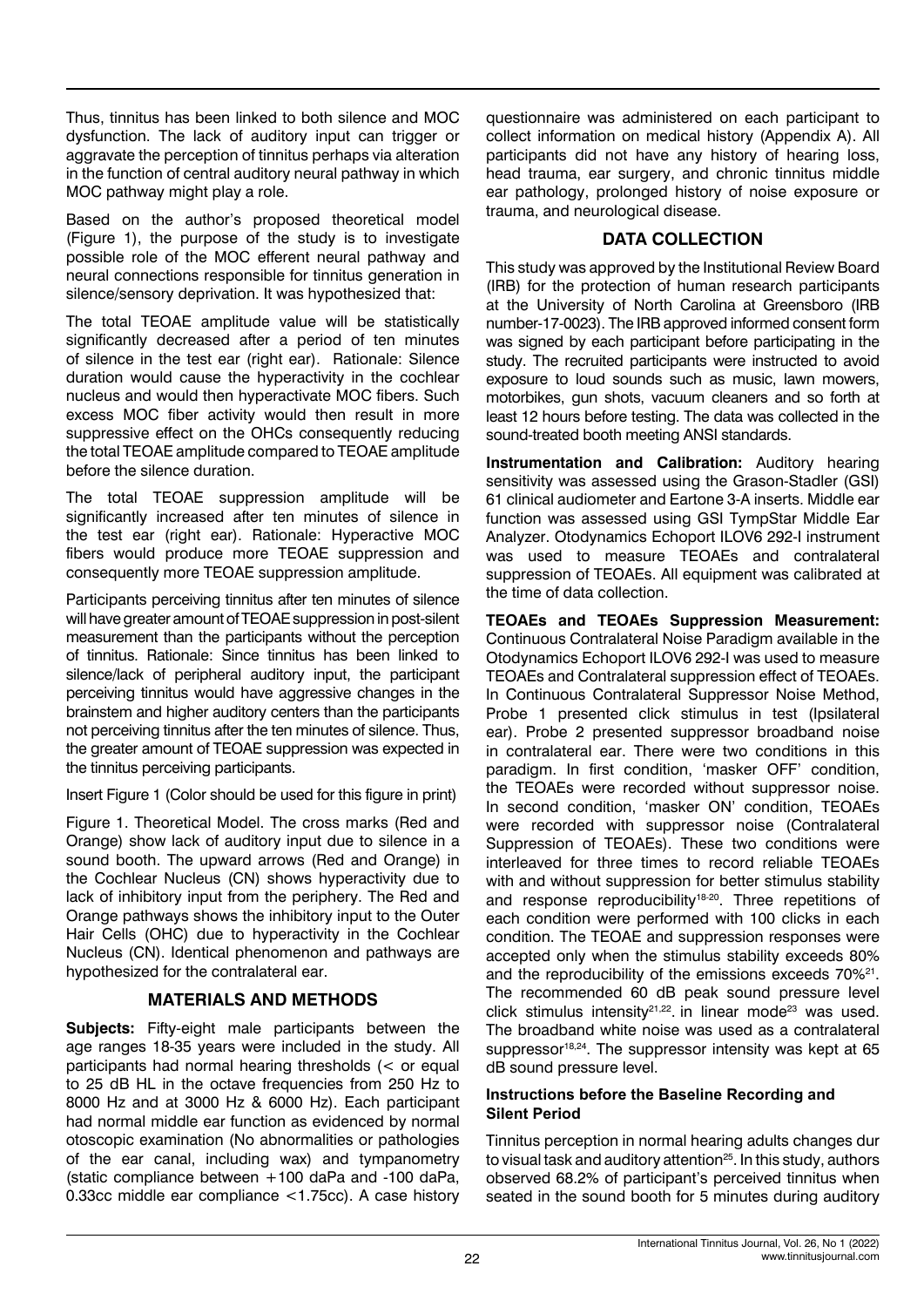attention task. This percentage reduced to 45.5% when participants were assigned a visual task during the period of silence. Therefore, participant in present study were instructed not to talk, write, or text during the period of silence. Participants were also instructed to disregard the auditory stimulus presented during the OAE tests administered before and after the silent period but report the auditory experience or perception they had during the ten minutes of silent period, if any.

## **Pre-silence TEOAEs and Contralateral TEOAEs Suppression Recording**

Each participant was seated in a comfortable chair inside the sound booth for all TEOAE measurement. Before each testing, OAE probe calibration was completed using the ILO prob-fit check paradigm. The probe (probe 1) was inserted in the right ear canal and the second probe (probe 2) was inserted in the left ear with suitable probe tip. Firm but comfortable seal was obtained in both ears. The click stimulus was delivered to the right ear through probe 1 and the broadband white noise was delivered to the left ear through probe 2. It was ensured that the probe position would not be altered throughout the duration of testing and silence. The TEOAE recording with and without suppression was obtained using the continuous contralateral noise paradigm (Figure 2) and recommended test parameters (mentioned elsewhere). Total TEOAE suppression amplitude was measured by subtracting total TEOAE suppression response from the total TEOAE response.

Hood et al.  $(1996)^{21}$  observed the change in the TEOAE suppression for each of the click intensity from 50, 55, 60, 65, and 70 dB and white noise 10 dB below the click intensity to 10 dB above the click intensity. The variability in the suppression across the subjects was found to be ranged from 0.07 to 0.36 dB with mean of 0.21 dB. The stimulus and suppressor parameters are similar in present study to that of Hood et al.  $(1996)^{21}$  study. So, 0.36 dB (the upper limit of the range) was considered appropriate to test the suppression effect.

**Silence Session:** After the baseline TEOAE and suppression of TEOAE measurement, each participant remained sitting in the sound booth for a period of 10 minutes with the TEOAE equipment remaining in place. Participant was sitting quietly in a silence/ auditory sensory deprivation condition for 10 minutes.

#### **Post-Silence Teoae and Contralateral Suppression of TEOAEs**

To determine any change from the baseline (pre-silence) recording, TEOAE and contralateral suppression of TEOAE were measures again after 10 minutes of silence. It was ensured that the position of the probes remain unaltered throughout the duration of testing and silence. Any difference in the amount of suppression was attributed to the effect of silence/ auditory sensory deprivation.

**Questionnaire:** Participants were unhooked from the probes and allowed to leave the sound booth. Participant then completed the paper survey (Appendix B) with three questions to indicate the kind of tinnitus perception (such as tone, buzz, cricket-like etc.) that they may have experienced during the silence period. The word 'Tinnitus' was intentionally avoided in the tester's instruction to prevent any apprehension about the auditory perception if any. This step was administered to let the auditory system recover from the changes that silent might induce.

## **RESULTS**

41.4% of the participants perceived some type of tinnitus during/after 10 minutes of silence. Table 1 shows mean, standard deviation, and repeated measure ANOVA of pre and post 10-minute silent total TEOAE and total TEOAE suppression amplitude. No statistically significant difference was found in the total TEOAE amplitude (Wilks' Lambda=0.984, F (1, 57)=0.948, p=0.334) and TEOAE suppression amplitude (Wilks's Lambda=0.995, F  $(1,57)$ =0.304, p=0.584) before and after 10 minutes of silence.

Table 2 shows the mean, standard deviation, and oneway ANOVA of post silent TEOAE suppression between two groups. Post silence total TEOAE suppression between tinnitus perceiving and non-perceiving tinnitus participants was not statistically significantly different (F  $(1,56) = 0.220$ , ns).

Table 3 presents the result of repeated measure ANOVA with pre and post silence total TEOAE suppression as the

Test signal (Ipsilateral) ear (Probe 1)

| Condition 1   Condition 2   Condition 1   Condition 2   Condition 1   Condition 2 |  |  |  |
|-----------------------------------------------------------------------------------|--|--|--|
|                                                                                   |  |  |  |

Time

| .                            |                                       |                              |                                       |                              |                                       |  |  |
|------------------------------|---------------------------------------|------------------------------|---------------------------------------|------------------------------|---------------------------------------|--|--|
| No Masker<br>(Masker<br>OFF) | Masker<br>presented<br>(Masker<br>ON) | No Masker<br>(Masker<br>OFF) | Masker<br>presented<br>(Masker<br>ON) | No Masker<br>(Masker<br>OFF) | Masker<br>presented<br>(Masker<br>ON) |  |  |

Masker (Contralateral) ear (Probe 2)

**Figure 2:** The TEOAE recording with and without suppression was obtained using the continuous contralateral noise paradigm.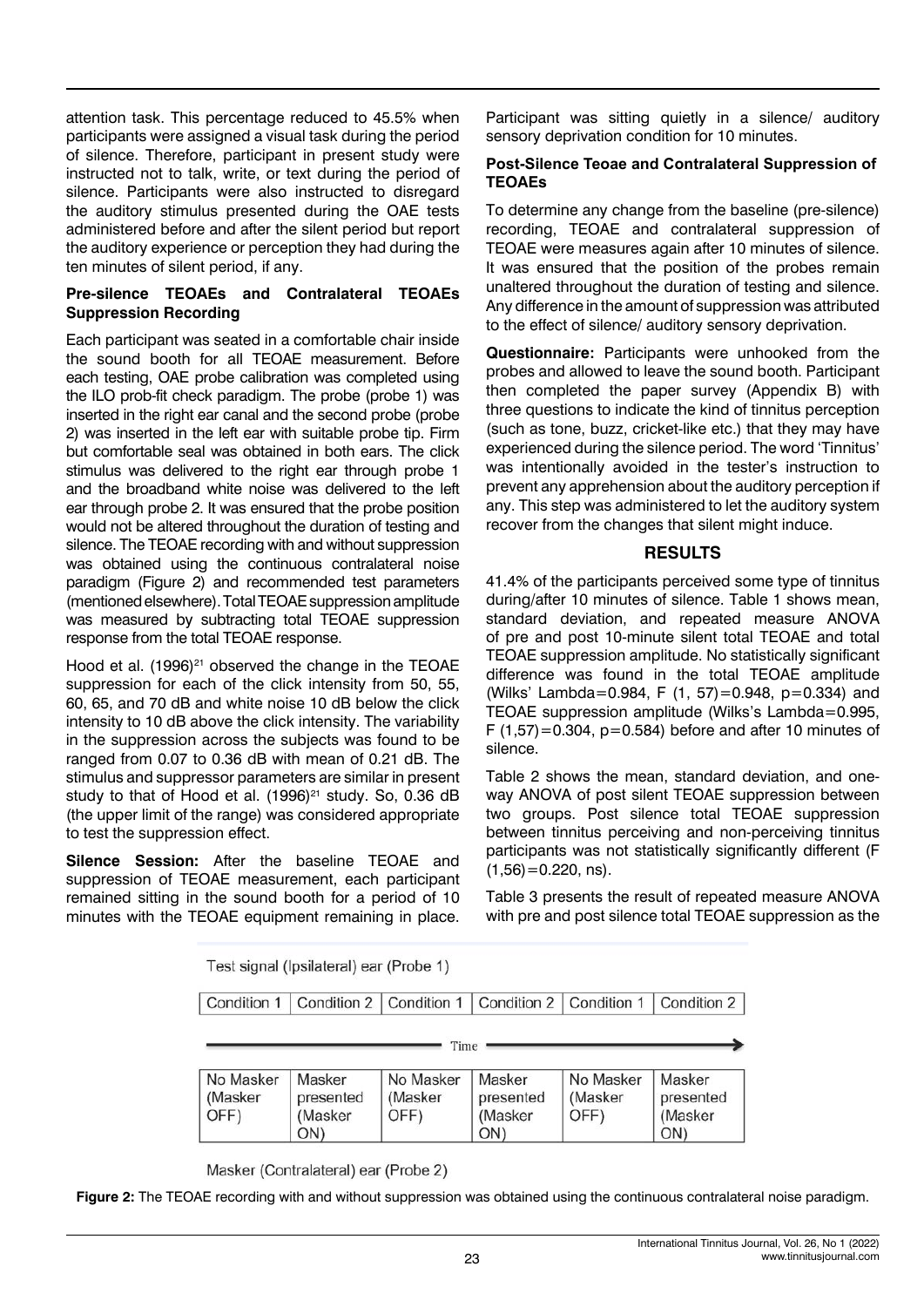**Table 1:** Descriptive Statistics and Summary of Repeated Measure ANOVA of TEOAE and TEOAE Suppression Amplitudes: Pre- and Post- 10 Minutes of Silence.

|                                          | 10-minutes silence | M       | <b>SD</b> | df |      | Sig. |
|------------------------------------------|--------------------|---------|-----------|----|------|------|
|                                          | Pre-silence        | 11.4897 | 4.9021    |    |      | .334 |
| <b>Total TEOAE Amplitude</b>             | Post silence       | 11.5828 | 5.0069    |    | .948 |      |
|                                          | Pre silence        | .9256   | .7470     |    | .304 |      |
| <b>Total TEOAE Suppression Amplitude</b> | Post-silence       | .8931   | .7525     |    |      | .584 |

**Table 2:** Descriptive Statistics and One-Way ANOVA for Post Silence Total TEOAE Suppression Amplitude between Tinnitus Perceiving Participants and Participants not Perceiving Tinnitus.

|          |     |    |       |       | <b>Post-Silent TEOAE Suppression</b> |      |      |
|----------|-----|----|-------|-------|--------------------------------------|------|------|
|          |     | N  | M     | SD    |                                      |      | Sig. |
| Tinnitus | Yes | 24 | .8375 | .8303 |                                      | .220 | .641 |
|          | No  | 34 | .9324 | .7026 |                                      |      |      |

**Table 3:** Summary of Repeated Measure ANOVA: Main Effect of Tinnitus, Pre- and Post-Silence—Tinnitus Interaction on Total TEOAE Suppression Amplitude.

| : 11700                       | uı |      | ခ၊င      |
|-------------------------------|----|------|----------|
| l innitus                     |    | .486 | 489      |
| Tinniti.<br>i ic*PraPnetSi in |    | .405 | EOT.<br> |

within-subject factors and Tinnitus perception as between subject factor. Tinnitus perception main effect was not statistically significant in TEOAEs (F (1,56)=0.486, p=0.489). The data further shows that there was no statistically significant difference between pre-post 10 minutes silence total TEOAE suppression (PrePostSup) between participants who perceived tinnitus and participants who did not perceive tinnitus during/after 10 minutes of silence  $(F(1,56)=0.405, p=.527)$ .

#### **DISCUSSION**

The discussion is based on the three-hypothesis mentioned in the introduction section.

#### **The Effect of Silence on the Teoae Amplitude and Teoae Suppression Amplitude**

The result of the study found no statistically significantly difference between total TEOAE amplitude and total TEOAE suppression amplitude before and after ten minutes of silence. To our knowledge, this is the first research study that aims at effect of silence on TEOAE amplitude to investigate MOC efferent pathway. This finding suggests that the brief duration of silence/auditory sensory deprivation does not alter the neural functioning of the lower central auditory neural pathway. It supports the findings9,26,27 which indicate that the generation of tinnitus is more likely thalamic or higher cortical in origin.

The alternative explanation to such nonsignificant findings could be: A) Ten minutes of silence may not be sufficient to induce hyperactivity in the cochlear nucleus or MOC efferent pathway enough to impose significant TEOAE suppression or may not be sufficient to change the cochlear biomechanics to change the TEOAE amplitude. B) Post silent TEOAE and TEOAE suppression recording might have eliminated any changes in cochlea or hyperactivity in the cochlear nucleus and/or MOC efferent pathway.

**Tinnitus Perception and Teoae Amplitude:** Present study did not find statistically significant difference in post silent total TEOAE suppression between tinnitus perceiving and non-perceiving participants. There is no interaction effect found between tinnitus and prepost silent TEOAE suppression. Tinnitus perception is considered because of neuroplastic changes in the central auditory system due to some form of cochlear damage<sup> $27-29$ </sup>. It is proposed that the residual peripheral spontaneous activity and central auditory gain collectively contribute to the tinnitus perception<sup>30</sup>. As assessed using audiometric tests and otoacoustic emission tests, participants in the present study did not have any peripheral cochlear damage. This suggests that the pathophysiology of the tinnitus because of cochlear damage might be different than silence induced tinnitus in normal hearing individuals.

Several studies found the MOC efferent pathway dysfunction in the human subjects who had tinnitus but had normal hearing sensitivity<sup>31-34</sup>. The cochlear dead regions that go undetected in the audiometry and even in otoacoustic emissions tests (if such dead regions are outside the test frequency range) can create the hearing loss in frequencies of dead region that in turn can initiate neuroplastic changes in the central auditory system that lead to tinnitus perception. In present study, all participants had normal hearing sensitivity and they did not have tinnitus. After exposing the participants to the ten minutes silence, in participants who did not perceive tinnitus, silence might not have induced the neuroplastic changes in the MOC efferent pathway or cochlear nucleus or higher central auditory system. The ten minutes of silence might have induced temporary neural changes in the central auditory system, but not in MOC efferent or dorsal cochlear nucleus in participant who perceived some form of tinnitus. This also indicates that the silence induced tinnitus might have different pathophysiological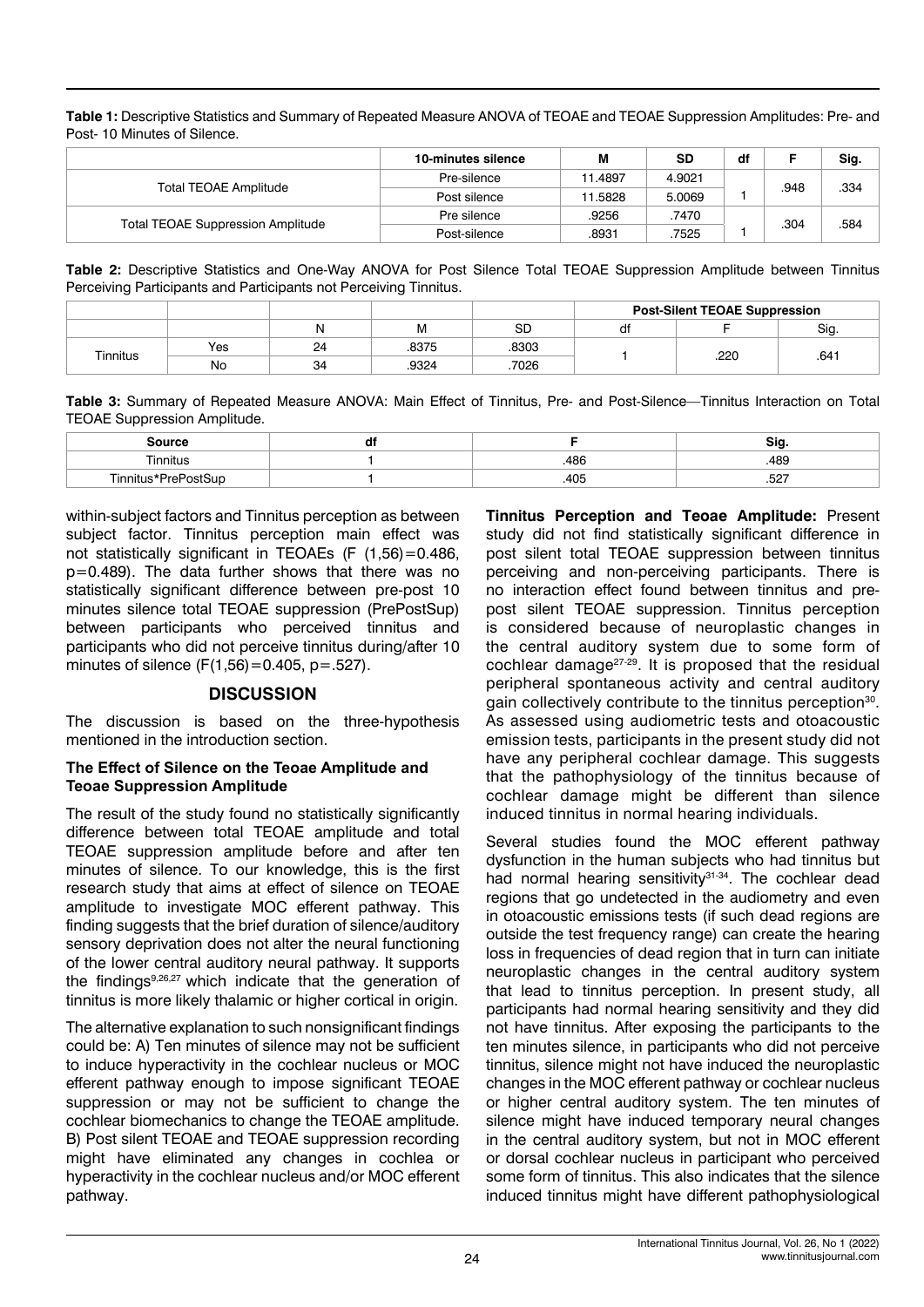mechanism in tinnitus perception than tinnitus associated with hearing loss.

The functional corticofugal efferent system runs from cortex to the cochlea<sup>35.</sup> This system influences lower auditory brainstem structures such as MOC neuronal pathway and cochlear nucleus. Attention plays a significant role in alteration of cerebral cortical area function<sup>36</sup>. Auditory attention influences auditory cortex and other cortical areas<sup>37</sup>. In present study, participants might have sought the sound perception (auditory attention) during the period of silence. Such auditory attention might have suppressed the hyperactivity in the MOC efferent pathway or cochlear nucleus through corticofugal efferent feedback leading to inhibition of significant change in TEOAE suppression after ten minutes of silence.

## **LIMITATIONS OF THE STUDY**

Being a non-invasive test, contralateral suppression of TEOAE test might not have assessed the altered function of the MOC efferent after a period of silence. The postsilent changes in the MOC efferent recovered soon enough after the stimulus presentation for TEOAE and TEOAE suppression measurement.

#### **CONCLUSION**

The results from this study suggest that the medial olivocochlear efferent pathway or lower brain stem area does not appear to play a role in the emergence of temporary tinnitus in silence but indicate the involvement of higher central auditory nervous system structures in perception of the tinnitus which support the well accepted notion that tinnitus is the central auditory processing phenomenon.

## **CONFLICT OF INTEREST**

The Authors declares no potential conflict of interest

## **REFERENCES**

- 1. Møller AR. [Tinnitus: presence and future.](https://www.sciencedirect.com/science/article/abs/pii/S0079612307660014) Progress in Brain Res. 2007;166:3-16.
- 2. American Tinnitus Association. Understanding the facts. (Accessed 2020, at [https://www.ata.org/understanding](https://www.ata.org/understanding-facts)[facts](https://www.ata.org/understanding-facts)
- 3. Yang G, Lobarinas E, Zhang L, Turner J, Stolzberg D, Salvi R, et al. [Salicylate induced tinnitus: behavioral measures](https://www.sciencedirect.com/science/article/abs/pii/S037859550600164X) [and neural activity in auditory cortex of awake rats](https://www.sciencedirect.com/science/article/abs/pii/S037859550600164X). Hearing Res. 2007;226(1-2):244-53.
- 4. Finlayson PG, Kaltenbach JA. [Alterations in the spontaneous](https://www.sciencedirect.com/science/article/abs/pii/S0378595509001786) [discharge patterns of single units in the dorsal cochlear](https://www.sciencedirect.com/science/article/abs/pii/S0378595509001786) [nucleus following intense sound exposure.](https://www.sciencedirect.com/science/article/abs/pii/S0378595509001786) Hearing Res. 2009:256(1-2):104-117.
- 5. Cook RD, Hung TY, Miller RL, Smith DW, Tucci DL. [Effects of](https://www.sciencedirect.com/science/article/abs/pii/S0378595501004245) [conductive hearing loss on auditory nerve activity in gerbil.](https://www.sciencedirect.com/science/article/abs/pii/S0378595501004245) Hearing Res. 2002;164(1-2):127-37.
- 6. Pasic TR, Rubel EW. [Cochlear nucleus cell size is regulated](https://journals.sagepub.com/doi/abs/10.1177/019459989110400103) [by auditory nerve electrical activity.](https://journals.sagepub.com/doi/abs/10.1177/019459989110400103) Otolaryngol - Head and Neck Surg. 1991;104(1):6-13.
- 7. Salvi RJ, Wang J, Ding D. [Auditory plasticity and hyperactivity](https://www.sciencedirect.com/science/article/abs/pii/S0378595500001362)  [following cochlear damage.](https://www.sciencedirect.com/science/article/abs/pii/S0378595500001362) Hearing Res. 2000;147(1-2):26-74.
- 8. Tucci DL, Cant NB, Durham D. [Effects of conductive hearing](https://www.sciencedirect.com/science/article/abs/pii/S0378595501002568)  [loss on gerbil central auditory system activity in silence](https://www.sciencedirect.com/science/article/abs/pii/S0378595501002568). Hearing Res. 2001;155(1-2):124-32.
- 9. Eggermont JJ, Roberts LE. [The neuroscience of tinnitus](https://www.sciencedirect.com/science/article/abs/pii/S0166223604002760). Trends in Neurosci. 2004;27(11):676-82.
- 10. Guinan Jr JJ. [Olivocochlear efferents: anatomy, physiology,](https://journals.lww.com/ear-hearing/fulltext/2006/12000/Olivocochlear_Efferents__Anatomy,_Physiology,.1.aspx)  [function, and the measurement of efferent effects in humans](https://journals.lww.com/ear-hearing/fulltext/2006/12000/Olivocochlear_Efferents__Anatomy,_Physiology,.1.aspx). Ear and Hearing. 2006;27(6):589-607.
- 11. Dhar S, Hall III JW. Otoacoustic emissions: Principles, procedures, and protocols. Plural Publishing; 2018.
- 12. Chéry-Croze S, Collet L, Morgon A. [Medial olivo-cochlear](https://www.tandfonline.com/doi/abs/10.3109/00016489309135810)  [system and tinnitus](https://www.tandfonline.com/doi/abs/10.3109/00016489309135810). Acta oto-laryngol. 1993;113(3):285-90.
- 13. Lalaki P, Hatzopoulos S, Lorito G, Kochanek K, Sliwa L, Skarzynski H. A connection between the Efferent Auditory System and Noise-Induced Tinnitus Generation. Reduced contralateral suppression of TEOAEs in patients with noiseinduced tinnitus. Medical science monitor: Int Med J Exp and Clin Res. 2011;17(7):MT56.
- 14. Paglialonga A, Del Bo L, Ravazzani P, Tognola G. [Quantitative](https://www.sciencedirect.com/science/article/abs/pii/S0385814609002077)  [analysis of cochlear active mechanisms in tinnitus subjects](https://www.sciencedirect.com/science/article/abs/pii/S0385814609002077)  [with normal hearing sensitivity: Multiparametric recording](https://www.sciencedirect.com/science/article/abs/pii/S0385814609002077)  [of evoked otoacoustic emissions and contralateral](https://www.sciencedirect.com/science/article/abs/pii/S0385814609002077)  [suppression.](https://www.sciencedirect.com/science/article/abs/pii/S0385814609002077) Auris Nasus Larynx. 2010;37(3):291-8.
- 15. Jastreboff PJ. [Tinnitus habituation therapy \(THI\) and tinnitus](https://ci.nii.ac.jp/naid/10008575151/)  [retraining therapy \(THI\).](https://ci.nii.ac.jp/naid/10008575151/) Tinnitus Handbook. 2000:357-76.
- 16. Heller MF, Bergman M. [VII Tinnitus aurium in normally hearing](https://journals.sagepub.com/doi/abs/10.1177/000348945306200107?journalCode=aora)  [persons.](https://journals.sagepub.com/doi/abs/10.1177/000348945306200107?journalCode=aora) Ann of Otol, Rhinol & Laryngol. 1953;62(1):73-83.
- 17. Tucker DA, Phillips SL, Ruth RA, Clayton WA, Royster E, Todd AD. [The effect of silence on tinnitus perception.](https://journals.sagepub.com/doi/abs/10.1016/j.otohns.2005.08.016) Otolaryngol—Head and Neck Surg. 2005;132(1):20-4.
- 18. Berlin CI, Hood LJ, Wen H, Szabo P, Cecola RP, Rigby P, et al. [Contralateral suppression of non-linear click-evoked](https://www.sciencedirect.com/science/article/abs/pii/037859559390015S)  [otoacoustic emissions.](https://www.sciencedirect.com/science/article/abs/pii/037859559390015S) Hearing Res. 1993;71(1-2):1-1.
- 19. Collet L, Kemp DT, Veuillet E, Duclaux R, Moulin A, Morgon A. [Effect of contralateral auditory stimuli on active cochlear](https://www.sciencedirect.com/science/article/abs/pii/037859559090232E)  [micro-mechanical properties in human subjects.](https://www.sciencedirect.com/science/article/abs/pii/037859559090232E) Hearing Res. 1990;43(2-3):251-61.
- 20. Ryan S, Kemp DT, Hinchcliffe R. [The influence of contralateral](https://www.tandfonline.com/doi/abs/10.3109/03005369109076614)  [acoustic stimulation on click-evoked otoacoustic emissions](https://www.tandfonline.com/doi/abs/10.3109/03005369109076614)  [in humans](https://www.tandfonline.com/doi/abs/10.3109/03005369109076614). British J Audiol. 1991;25(6):391-7.
- 21. Hood LJ, Berlin CI, Hurley A, Cecola RP, Bell B. [Contralateral](https://www.sciencedirect.com/science/article/abs/pii/S0378595596001384)  [suppression of transient-evoked otoacoustic emissions in](https://www.sciencedirect.com/science/article/abs/pii/S0378595596001384)  [humans: intensity effects](https://www.sciencedirect.com/science/article/abs/pii/S0378595596001384). Hearing Res. 1991;101(1-2):113-8.
- 22. Veuillet E, Collet L, Duclaux R. [Effect of contralateral acoustic](https://journals.physiology.org/doi/abs/10.1152/jn.1991.65.3.724)  [stimulation on active cochlear micromechanical properties](https://journals.physiology.org/doi/abs/10.1152/jn.1991.65.3.724)  [in human subjects: dependence on stimulus variables.](https://journals.physiology.org/doi/abs/10.1152/jn.1991.65.3.724) J Neurophysiol. 1991;65(3):724-35.
- 23. Hood LJ. [Suppression of otoacoustic emissions in](https://www.intechopen.com/chapters/54068)  [normal individuals and in patients with auditory disorders.](https://www.intechopen.com/chapters/54068)  [Otoacoustic Emissions: Clinical Applications.](https://www.intechopen.com/chapters/54068) New York: Thieme Med Publishers. 2002:325-47.
- 24. Velenovsky DS, Glattke TJ. [The effect of noise bandwidth on](https://www.sciencedirect.com/science/article/abs/pii/S0378595501003938)  [the contralateral suppression of transient evoked otoacoustic](https://www.sciencedirect.com/science/article/abs/pii/S0378595501003938)  [emissions.](https://www.sciencedirect.com/science/article/abs/pii/S0378595501003938) Hearing Res. 2002;164(1-2):39-48.